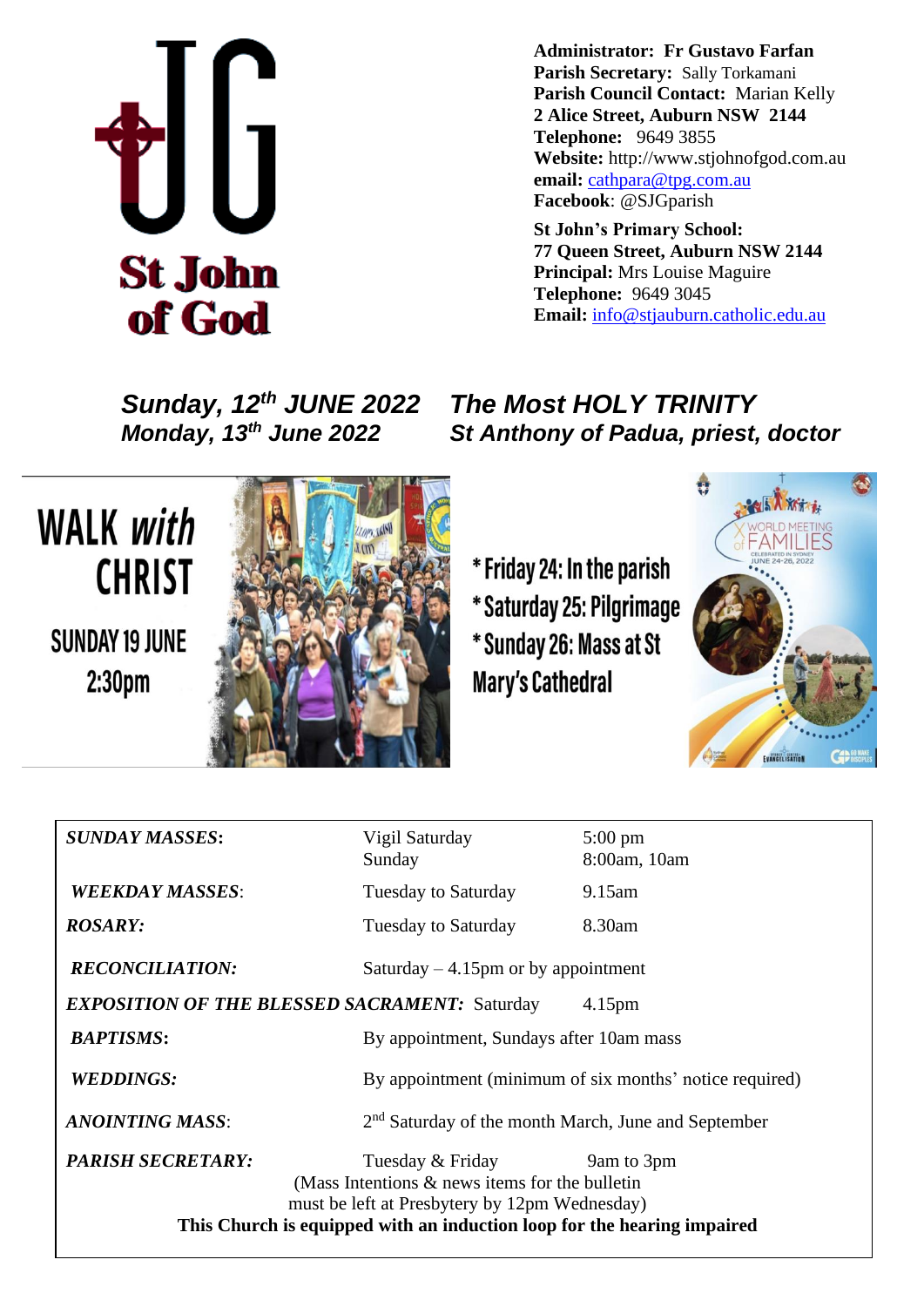#### *REMEMBERING OUR FRIENDS AND RELATIVES*

**Recently Deceased:** Mario Hipolito, Restituta Guerra, Jaime Bernardo, Bernadette Toomey, James Barnes

**Anniversaries**: Rebecca Manaid, Romeo Tiambeng, Lina Di Quattro, Vicenso Martino, Lorenza Bernardo, Domingo Bernardo, Isagani Bernardo

**We remember the faithful departed** Georges and Damia Makari, Louis Arida, Tony Arida *"May their souls and the souls of all the faithful departed, through the mercy of God, rest in peace."*

**Prayers for the sick** Jan Chen, Honfan Chen, Qin Sun, Joe Wang, John Wang *"Mother of God, Health of the sick, Refuge of sinners, Comforter of the afflicted. Pray for us"*

|              | <b>ROSTER: 3rd Week</b>               |                                            |                      |  |  |  |
|--------------|---------------------------------------|--------------------------------------------|----------------------|--|--|--|
| Time         | <b>Readers</b>                        | <b>Acolyte</b>                             | <b>Altar Servers</b> |  |  |  |
| Saturday 5pm | <b>Judy Simon</b><br>Sue Allan        | Tony Allan                                 |                      |  |  |  |
| Sunday 8am   | <b>Barbara Perry</b><br>Rhos Shi Wang | <b>Ruben Baluyot</b>                       |                      |  |  |  |
| Sunday 10am  | Leo Vakauta<br>Christina Kazzi        | <b>Cheston La'Porte</b><br>Radley La'Porte | Chuma brothers       |  |  |  |

**Walk with Christ Returns! Sunday 19 June at 2.30 sharp** 1 WEEK TO GO: **BUS PICK UP and RETURN ORGANISED** – I encourage the parishioners of Auburn, family and friends to help me make this a joyous occasion for us all in coming forward to celebrate together with the other Parishes around Sydney to WALK WITH CHRIST. I will organise for a bus to pick us up from the Church at 1.15pm, so please arrive at 1.00pm. If you wish to join please register via the forms provided at the entrance of the church or contact me directly to put your name(s) down for this event. I look forward to seeing you all.

As you may know, this year's Walk With Christ will be the first large-scale procession held in the Archdiocese of Sydney for three years because of COVID restrictions. It is a wonderful opportunity to show our public support for our Catholic faith as the Blessed Sacrament is carried through our city's streets. For more information please pick up a flyer from the entrance of the church.



*Invites you to Join us for sharing a Meal, Conversation and most importantly FRIENDSHIP, CONNECTION & COMMUNITY!*

| <b>Where:</b> | <b>McDermott House</b>                 |  |
|---------------|----------------------------------------|--|
| When:         | Friday, $17th$ June 2022               |  |
| Time:         | From $6.30 \text{pm} - 8.30 \text{pm}$ |  |
|               |                                        |  |

**WORLD MEETING OF FAMILIES 24-26 June 2022** As requested by Pope Francis, and with the encouragement of Archbishop Anthony Fisher OP, the World Meeting of Families will be held locally in the Archdiocese of Sydney to celebrate the sanctity, beauty and vitality of family life from **Friday 24 to Sunday 26 June**.

On **Friday at 9.15am** we celebrate the Feast of the Sacred Heart; followed by Saturday, where families can join in a pilgrimage to sites and shrines throughout the Archdiocese (please visit below for details); and culminating with celebrating the Eucharist with His Grace at St Mary's Cathedral on Sunday with **10:30am Mass**, after which families participate in the **'Festival of Families'** beside the cathedral with food, coffee, music, stalls and activities for children. More information and resources are available at [https://www.sydneycatholic.org/world-meeting-of-families/](https://comms.sydneycatholic.org/ch/75218/bqpf0/2219776/5iE3jxMyJN1XQZAePltw9JuugHhffuKAs5lO9sHZ.html)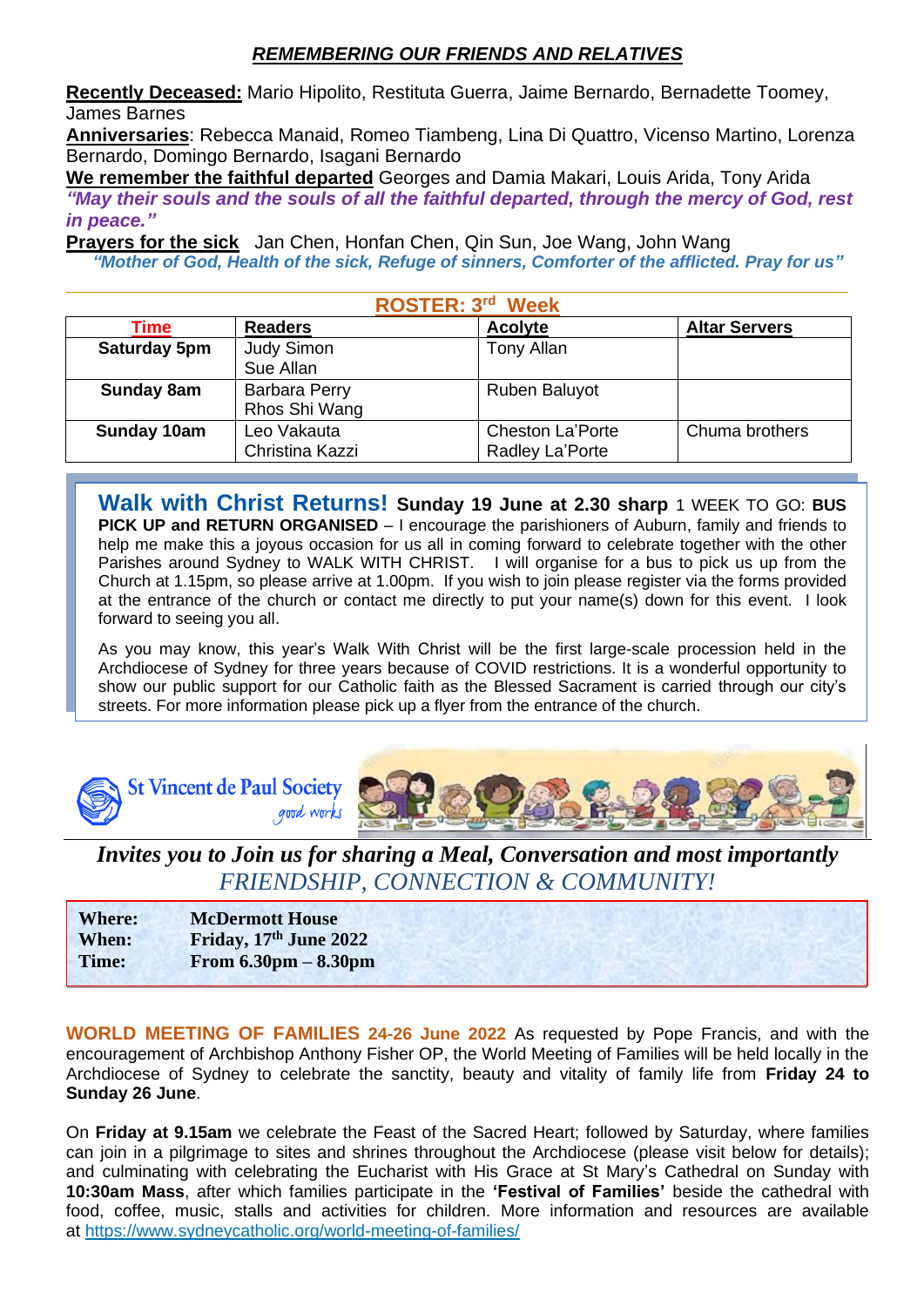### *SUNDAY'S READINGS*

#### **First Reading Prov 8:22-31 Wisdom was born before the earth was made**

The Wisdom of God cries aloud: The Lord created me when his purpose first unfolded, before the oldest of his works. From everlasting I was firmly set, from the beginning, before earth came into being. The deep was not, when I was born, there were no springs to gush with water. Before the mountains were settled, before the hills, I came to birth; before he made the earth, the countryside, or the first grains of the world's dust. When he fixed the heavens firm, I was there, when he drew a ring on the surface of the deep, when he thickened the clouds above, when he fixed fast the springs of the deep, when he assigned the sea its boundaries – and the waters will not invade the shore – when he laid down the foundations of the earth, I was by his side, a master craftsman, delighting him day after day, ever at play in his presence, at play everywhere in his world, delighting to be with the sons of men.

**Responsorial Psalm 8:4-9 R: O'Lord, our God, how wonderful your name in all the earth!**

**Second Reading Rom 5:1-5 To God through Christ in the love which is poured out through the Spirit.**

Through our Lord Jesus Christ, by faith we are judged righteous and at peace with God, since it is by faith and through Jesus that we have entered this state of grace in which we can boast about looking forward to God's glory. But that is not all we can boast about; we can boast about our sufferings. These sufferings bring patience, as we know, and patience brings perseverance, and perseverance brings hope, and this hope is not deceptive, because the love of God has been poured into our hearts by the Holy Spirit which has been given us.

**Gospel Acclamation Rev 1:8 Alleluia, alleluia! Glory to the Father, the Son, and the Holy Spirit; to God who is, who was, and who is to come. Alleluia!**

#### **Gospel Luke 16:12-15 Whatever the Father has is mine. The Spirit will receive what I give and tell you about it**

Jesus said to his disciples: 'I still have many things to say to you but they would be too much for you now. But when the Spirit of truth comes he will lead you to the complete truth, since he will not be speaking as from himself but will say only what he has learnt; and he will tell you of the things to come. He will glorify me, since all he tells you will be taken from what is mine. Everything the Father has is mine; that is why I said: *All he tells you will be taken from what is mine.*'